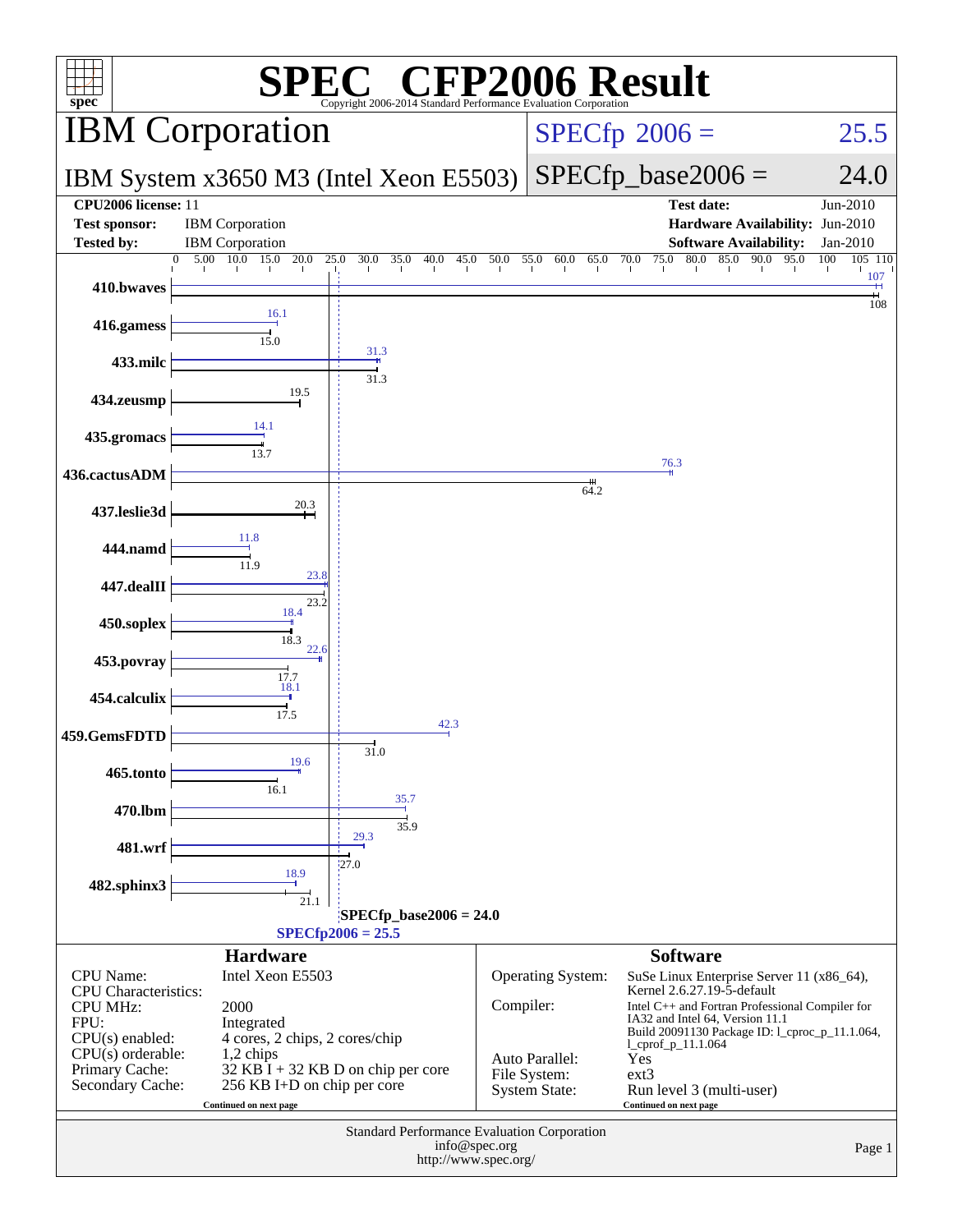

IBM Corporation

#### $SPECfp2006 = 25.5$  $SPECfp2006 = 25.5$

IBM System x3650 M3 (Intel Xeon E5503)

 $SPECfp\_base2006 = 24.0$ 

#### **[CPU2006 license:](http://www.spec.org/auto/cpu2006/Docs/result-fields.html#CPU2006license)** 11 **[Test date:](http://www.spec.org/auto/cpu2006/Docs/result-fields.html#Testdate)** Jun-2010 **[Test sponsor:](http://www.spec.org/auto/cpu2006/Docs/result-fields.html#Testsponsor)** IBM Corporation **[Hardware Availability:](http://www.spec.org/auto/cpu2006/Docs/result-fields.html#HardwareAvailability)** Jun-2010 **[Tested by:](http://www.spec.org/auto/cpu2006/Docs/result-fields.html#Testedby)** IBM Corporation **[Software Availability:](http://www.spec.org/auto/cpu2006/Docs/result-fields.html#SoftwareAvailability)** Jan-2010 [L3 Cache:](http://www.spec.org/auto/cpu2006/Docs/result-fields.html#L3Cache) 4 MB I+D on chip per chip<br>Other Cache: None [Other Cache:](http://www.spec.org/auto/cpu2006/Docs/result-fields.html#OtherCache) [Memory:](http://www.spec.org/auto/cpu2006/Docs/result-fields.html#Memory) 48 GB (12 x 4 GB PC3-10600R CL9, 2 Rank) [Disk Subsystem:](http://www.spec.org/auto/cpu2006/Docs/result-fields.html#DiskSubsystem) 1 x 73 GB SAS, 15000 RPM [Other Hardware:](http://www.spec.org/auto/cpu2006/Docs/result-fields.html#OtherHardware) None [Base Pointers:](http://www.spec.org/auto/cpu2006/Docs/result-fields.html#BasePointers) 64-bit<br>Peak Pointers: 32/64-bit [Peak Pointers:](http://www.spec.org/auto/cpu2006/Docs/result-fields.html#PeakPointers) [Other Software:](http://www.spec.org/auto/cpu2006/Docs/result-fields.html#OtherSoftware) None

| <b>Results Table</b>   |                                                                                                          |              |                |       |                |       |                |              |                |              |                |              |
|------------------------|----------------------------------------------------------------------------------------------------------|--------------|----------------|-------|----------------|-------|----------------|--------------|----------------|--------------|----------------|--------------|
|                        | <b>Base</b>                                                                                              |              |                |       |                |       | <b>Peak</b>    |              |                |              |                |              |
| <b>Benchmark</b>       | <b>Seconds</b>                                                                                           | <b>Ratio</b> | <b>Seconds</b> | Ratio | <b>Seconds</b> | Ratio | <b>Seconds</b> | <b>Ratio</b> | <b>Seconds</b> | <b>Ratio</b> | <b>Seconds</b> | <b>Ratio</b> |
| 410.bwayes             | 127                                                                                                      | 107          | 126            | 108   | 126            | 108   | 127            | 107          | 125            | 108          | <b>126</b>     | 107          |
| $ 416$ .gamess         | 1305                                                                                                     | 15.0         | 1304           | 15.0  | 1302           | 15.0  | 1214           | 16.1         | 1214           | 16.1         | 1218           | 16.1         |
| $433$ .milc            | 293                                                                                                      | 31.3         | 293            | 31.3  | 293            | 31.4  | 289            | 31.8         | 294            | 31.2         | 293            | 31.3         |
| 434.zeusmp             | 466                                                                                                      | 19.5         | 465            | 19.6  | 466            | 19.5  | 466            | 19.5         | 465            | 19.6         | 466            | 19.5         |
| $435$ .gromacs         | 520                                                                                                      | 13.7         | 522            | 13.7  | 512            | 13.9  | 507            | 14.1         | 508            | 14.1         | 508            | 14.1         |
| 436.cactusADM          | 185                                                                                                      | 64.6         | 187            | 63.8  | 186            | 64.2  | <u>157</u>     | 76.3         | 157            | 76.0         | 156            | 76.4         |
| 437.leslie3d           | 462                                                                                                      | 20.3         | 429            | 21.9  | 464            | 20.3  | 462            | 20.3         | 429            | 21.9         | 464            | 20.3         |
| 444.namd               | 672                                                                                                      | 11.9         | 672            | 11.9  | 673            | 11.9  | 680            | 11.8         | 679            | 11.8         | 679            | 11.8         |
| $ 447 \text{.}$ dealII | 493                                                                                                      | 23.2         | 493            | 23.2  | 493            | 23.2  | 481            | 23.8         | 481            | 23.8         | 489            | 23.4         |
| $450$ .soplex          | 455                                                                                                      | 18.3         | 457            | 18.3  | 460            | 18.1  | 452            | 18.4         | 458            | 18.2         | 451            | 18.5         |
| $ 453$ . povray        | 300                                                                                                      | 17.8         | 300            | 17.7  | 300            | 17.7  | 236            | 22.5         | 233            | 22.8         | 236            | <u>22.6</u>  |
| $454$ calculix         | 469                                                                                                      | 17.6         | 471            | 17.5  | 471            | 17.5  | 454            | 18.2         | 459            | 18.0         | <b>455</b>     | <u>18.1</u>  |
| 459.GemsFDTD           | 342                                                                                                      | 31.1         | 342            | 31.0  | 344            | 30.9  | 251            | 42.3         | 251            | 42.2         | 251            | 42.3         |
| $465$ .tonto           | 612                                                                                                      | 16.1         | 612            | 16.1  | 612            | 16.1  | 502            | <b>19.6</b>  | 507            | 19.4         | 502            | 19.6         |
| 470.1bm                | 382                                                                                                      | 35.9         | 382            | 35.9  | 382            | 35.9  | 385            | 35.7         | <u>385</u>     | 35.7         | 385            | 35.7         |
| $ 481$ .wrf            | 413                                                                                                      | 27.0         | 413            | 27.1  | 413            | 27.0  | 382            | 29.3         | 382            | 29.2         | 380            | 29.4         |
| 482.sphinx3            | 1124                                                                                                     | 17.3         | 922            | 21.1  | 921            | 21.2  | 1030           | 18.9         | 1031           | 18.9         | 1031           | 18.9         |
|                        | Results appear in the order in which they were run. Bold underlined text indicates a median measurement. |              |                |       |                |       |                |              |                |              |                |              |

#### **[Platform Notes](http://www.spec.org/auto/cpu2006/Docs/result-fields.html#PlatformNotes)**

 Turbo Mode Enable Turbo Boost set to Traditional CPU C State Enable

#### **[General Notes](http://www.spec.org/auto/cpu2006/Docs/result-fields.html#GeneralNotes)**

 Binaries were compiled on SLES 10 with Binutils 2.18.50.0.7.20080502 'ulimit -s unlimited' was used to set the stack size to unlimited prior to run OMP\_NUM\_THREADS set to number of cores KMP\_AFFINITY set to granularity=fine,scatter KMP\_STACKSIZE set to 200M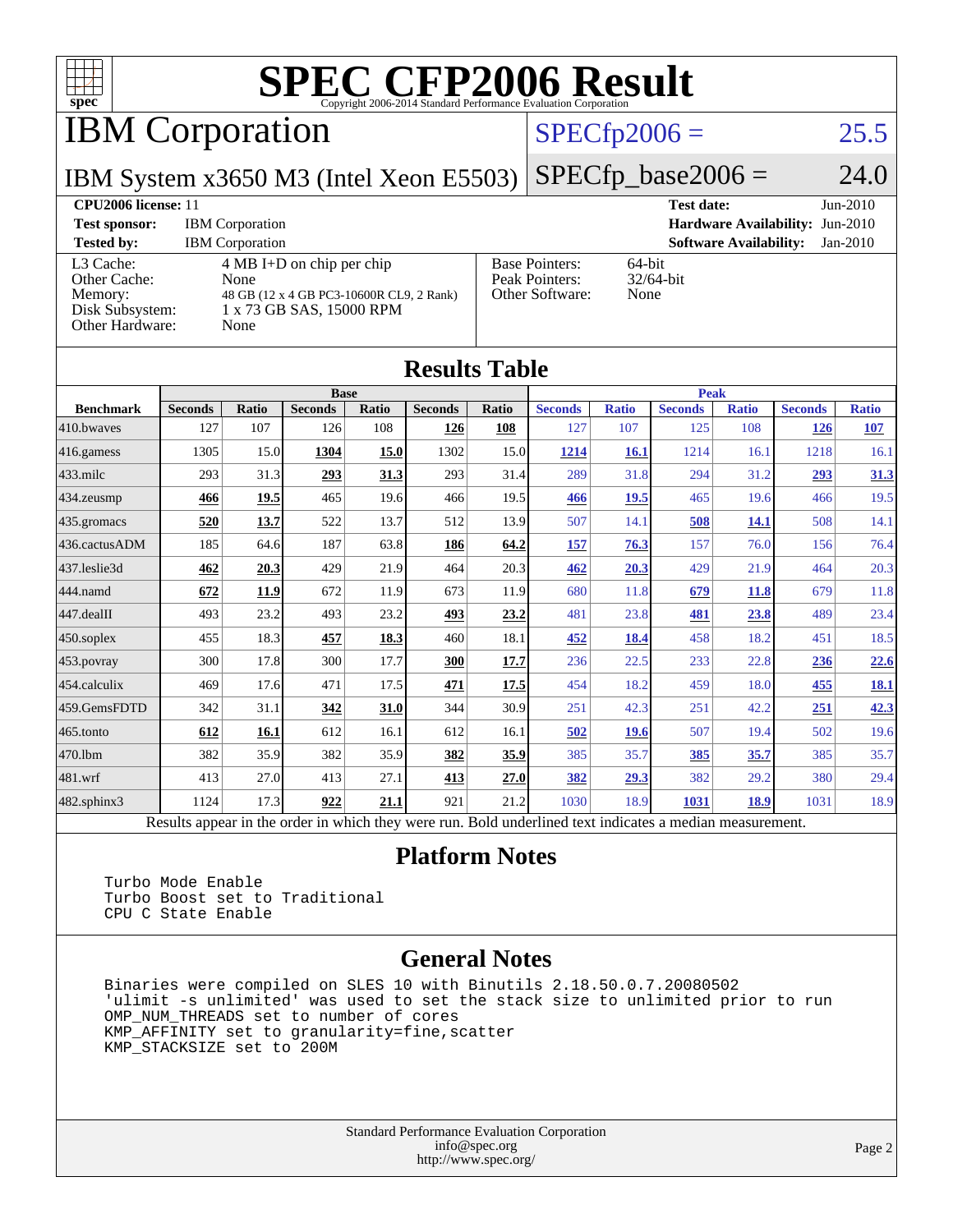

## IBM Corporation

 $SPECTp2006 = 25.5$ 

IBM System x3650 M3 (Intel Xeon E5503)  $SPECfp\_base2006 = 24.0$ 

**[Test sponsor:](http://www.spec.org/auto/cpu2006/Docs/result-fields.html#Testsponsor)** IBM Corporation **[Hardware Availability:](http://www.spec.org/auto/cpu2006/Docs/result-fields.html#HardwareAvailability)** Jun-2010

**[CPU2006 license:](http://www.spec.org/auto/cpu2006/Docs/result-fields.html#CPU2006license)** 11 **[Test date:](http://www.spec.org/auto/cpu2006/Docs/result-fields.html#Testdate)** Jun-2010 **[Tested by:](http://www.spec.org/auto/cpu2006/Docs/result-fields.html#Testedby)** IBM Corporation **[Software Availability:](http://www.spec.org/auto/cpu2006/Docs/result-fields.html#SoftwareAvailability)** Jan-2010

### **[Base Compiler Invocation](http://www.spec.org/auto/cpu2006/Docs/result-fields.html#BaseCompilerInvocation)**

[C benchmarks](http://www.spec.org/auto/cpu2006/Docs/result-fields.html#Cbenchmarks): icc  $-m64$ 

[C++ benchmarks:](http://www.spec.org/auto/cpu2006/Docs/result-fields.html#CXXbenchmarks) [icpc -m64](http://www.spec.org/cpu2006/results/res2010q3/cpu2006-20100719-12547.flags.html#user_CXXbase_intel_icpc_64bit_bedb90c1146cab66620883ef4f41a67e)

[Fortran benchmarks](http://www.spec.org/auto/cpu2006/Docs/result-fields.html#Fortranbenchmarks): [ifort -m64](http://www.spec.org/cpu2006/results/res2010q3/cpu2006-20100719-12547.flags.html#user_FCbase_intel_ifort_64bit_ee9d0fb25645d0210d97eb0527dcc06e)

[Benchmarks using both Fortran and C](http://www.spec.org/auto/cpu2006/Docs/result-fields.html#BenchmarksusingbothFortranandC): [icc -m64](http://www.spec.org/cpu2006/results/res2010q3/cpu2006-20100719-12547.flags.html#user_CC_FCbase_intel_icc_64bit_0b7121f5ab7cfabee23d88897260401c) [ifort -m64](http://www.spec.org/cpu2006/results/res2010q3/cpu2006-20100719-12547.flags.html#user_CC_FCbase_intel_ifort_64bit_ee9d0fb25645d0210d97eb0527dcc06e)

#### **[Base Portability Flags](http://www.spec.org/auto/cpu2006/Docs/result-fields.html#BasePortabilityFlags)**

| 410.bwaves: -DSPEC CPU LP64                 |                                                                |
|---------------------------------------------|----------------------------------------------------------------|
| 416.gamess: - DSPEC_CPU_LP64                |                                                                |
| 433.milc: -DSPEC CPU LP64                   |                                                                |
| 434.zeusmp: -DSPEC_CPU_LP64                 |                                                                |
| 435.gromacs: -DSPEC_CPU_LP64 -nofor_main    |                                                                |
| 436.cactusADM: -DSPEC CPU LP64 -nofor main  |                                                                |
| 437.leslie3d: -DSPEC CPU LP64               |                                                                |
| 444.namd: - DSPEC_CPU_LP64                  |                                                                |
| 447.dealII: -DSPEC CPU LP64                 |                                                                |
| 450.soplex: -DSPEC_CPU_LP64                 |                                                                |
| 453.povray: -DSPEC_CPU_LP64                 |                                                                |
| 454.calculix: - DSPEC CPU LP64 - nofor main |                                                                |
| 459.GemsFDTD: -DSPEC_CPU LP64               |                                                                |
| 465.tonto: - DSPEC_CPU LP64                 |                                                                |
| 470.1bm: - DSPEC CPU LP64                   |                                                                |
|                                             | 481.wrf: -DSPEC_CPU_LP64 -DSPEC_CPU_CASE_FLAG -DSPEC_CPU_LINUX |
| 482.sphinx3: -DSPEC_CPU_LP64                |                                                                |
|                                             |                                                                |

#### **[Base Optimization Flags](http://www.spec.org/auto/cpu2006/Docs/result-fields.html#BaseOptimizationFlags)**

[C benchmarks](http://www.spec.org/auto/cpu2006/Docs/result-fields.html#Cbenchmarks): [-xSSE4.2](http://www.spec.org/cpu2006/results/res2010q3/cpu2006-20100719-12547.flags.html#user_CCbase_f-xSSE42_f91528193cf0b216347adb8b939d4107) [-ipo](http://www.spec.org/cpu2006/results/res2010q3/cpu2006-20100719-12547.flags.html#user_CCbase_f-ipo) [-O3](http://www.spec.org/cpu2006/results/res2010q3/cpu2006-20100719-12547.flags.html#user_CCbase_f-O3) [-no-prec-div](http://www.spec.org/cpu2006/results/res2010q3/cpu2006-20100719-12547.flags.html#user_CCbase_f-no-prec-div) [-static](http://www.spec.org/cpu2006/results/res2010q3/cpu2006-20100719-12547.flags.html#user_CCbase_f-static) [-parallel](http://www.spec.org/cpu2006/results/res2010q3/cpu2006-20100719-12547.flags.html#user_CCbase_f-parallel) [-opt-prefetch](http://www.spec.org/cpu2006/results/res2010q3/cpu2006-20100719-12547.flags.html#user_CCbase_f-opt-prefetch) [C++ benchmarks:](http://www.spec.org/auto/cpu2006/Docs/result-fields.html#CXXbenchmarks) [-xSSE4.2](http://www.spec.org/cpu2006/results/res2010q3/cpu2006-20100719-12547.flags.html#user_CXXbase_f-xSSE42_f91528193cf0b216347adb8b939d4107) [-ipo](http://www.spec.org/cpu2006/results/res2010q3/cpu2006-20100719-12547.flags.html#user_CXXbase_f-ipo) [-O3](http://www.spec.org/cpu2006/results/res2010q3/cpu2006-20100719-12547.flags.html#user_CXXbase_f-O3) [-no-prec-div](http://www.spec.org/cpu2006/results/res2010q3/cpu2006-20100719-12547.flags.html#user_CXXbase_f-no-prec-div) [-static](http://www.spec.org/cpu2006/results/res2010q3/cpu2006-20100719-12547.flags.html#user_CXXbase_f-static) [-parallel](http://www.spec.org/cpu2006/results/res2010q3/cpu2006-20100719-12547.flags.html#user_CXXbase_f-parallel) [-opt-prefetch](http://www.spec.org/cpu2006/results/res2010q3/cpu2006-20100719-12547.flags.html#user_CXXbase_f-opt-prefetch) [Fortran benchmarks](http://www.spec.org/auto/cpu2006/Docs/result-fields.html#Fortranbenchmarks): [-xSSE4.2](http://www.spec.org/cpu2006/results/res2010q3/cpu2006-20100719-12547.flags.html#user_FCbase_f-xSSE42_f91528193cf0b216347adb8b939d4107) [-ipo](http://www.spec.org/cpu2006/results/res2010q3/cpu2006-20100719-12547.flags.html#user_FCbase_f-ipo) [-O3](http://www.spec.org/cpu2006/results/res2010q3/cpu2006-20100719-12547.flags.html#user_FCbase_f-O3) [-no-prec-div](http://www.spec.org/cpu2006/results/res2010q3/cpu2006-20100719-12547.flags.html#user_FCbase_f-no-prec-div) [-static](http://www.spec.org/cpu2006/results/res2010q3/cpu2006-20100719-12547.flags.html#user_FCbase_f-static) [-parallel](http://www.spec.org/cpu2006/results/res2010q3/cpu2006-20100719-12547.flags.html#user_FCbase_f-parallel) [-opt-prefetch](http://www.spec.org/cpu2006/results/res2010q3/cpu2006-20100719-12547.flags.html#user_FCbase_f-opt-prefetch) [Benchmarks using both Fortran and C](http://www.spec.org/auto/cpu2006/Docs/result-fields.html#BenchmarksusingbothFortranandC): [-xSSE4.2](http://www.spec.org/cpu2006/results/res2010q3/cpu2006-20100719-12547.flags.html#user_CC_FCbase_f-xSSE42_f91528193cf0b216347adb8b939d4107) [-ipo](http://www.spec.org/cpu2006/results/res2010q3/cpu2006-20100719-12547.flags.html#user_CC_FCbase_f-ipo) [-O3](http://www.spec.org/cpu2006/results/res2010q3/cpu2006-20100719-12547.flags.html#user_CC_FCbase_f-O3) [-no-prec-div](http://www.spec.org/cpu2006/results/res2010q3/cpu2006-20100719-12547.flags.html#user_CC_FCbase_f-no-prec-div) [-static](http://www.spec.org/cpu2006/results/res2010q3/cpu2006-20100719-12547.flags.html#user_CC_FCbase_f-static) [-parallel](http://www.spec.org/cpu2006/results/res2010q3/cpu2006-20100719-12547.flags.html#user_CC_FCbase_f-parallel) [-opt-prefetch](http://www.spec.org/cpu2006/results/res2010q3/cpu2006-20100719-12547.flags.html#user_CC_FCbase_f-opt-prefetch)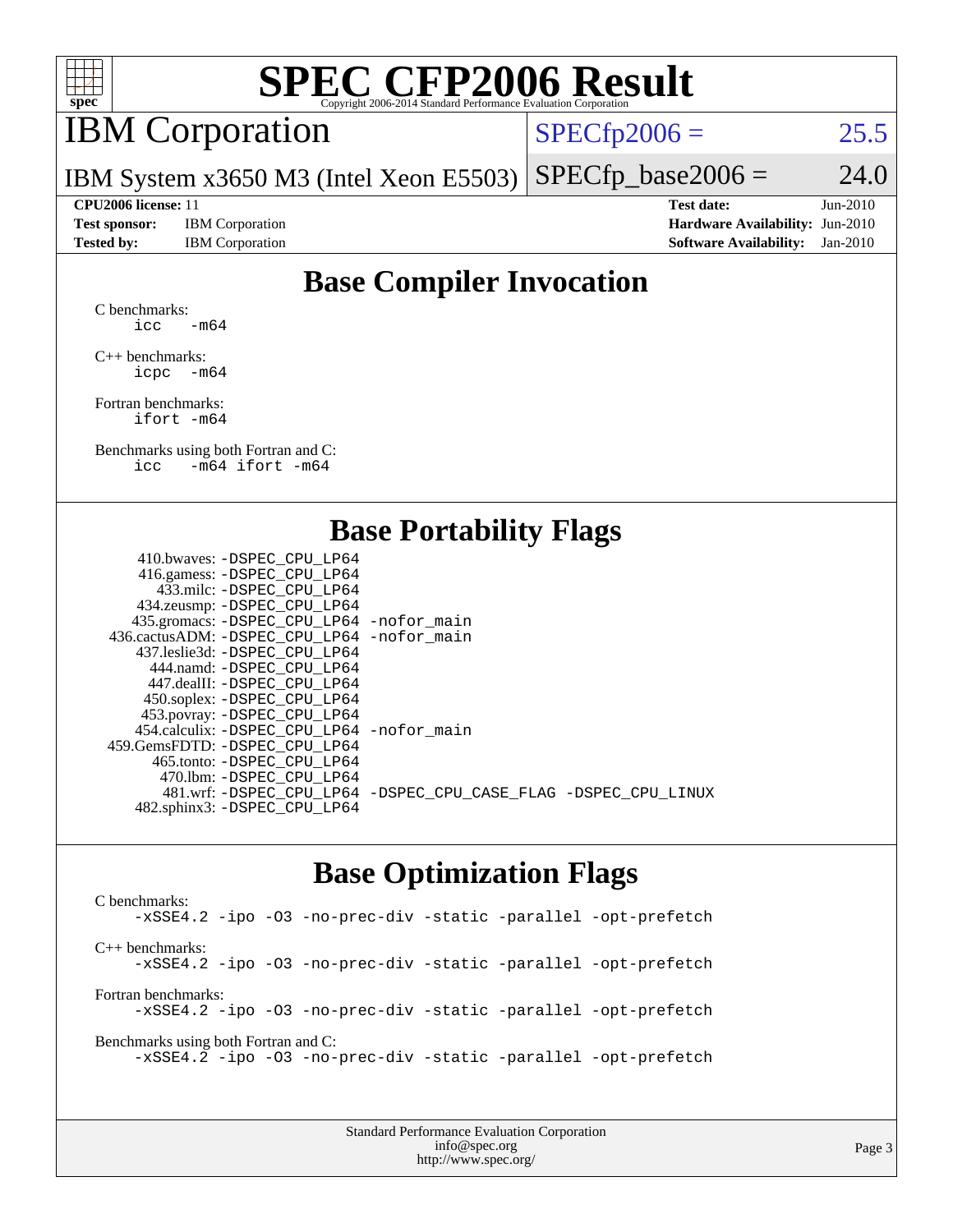

### IBM Corporation

 $SPECfp2006 = 25.5$  $SPECfp2006 = 25.5$ 

IBM System x3650 M3 (Intel Xeon E5503)  $SPECTp\_base2006 = 24.0$ 

**[Test sponsor:](http://www.spec.org/auto/cpu2006/Docs/result-fields.html#Testsponsor)** IBM Corporation **[Hardware Availability:](http://www.spec.org/auto/cpu2006/Docs/result-fields.html#HardwareAvailability)** Jun-2010

**[CPU2006 license:](http://www.spec.org/auto/cpu2006/Docs/result-fields.html#CPU2006license)** 11 **[Test date:](http://www.spec.org/auto/cpu2006/Docs/result-fields.html#Testdate)** Jun-2010 **[Tested by:](http://www.spec.org/auto/cpu2006/Docs/result-fields.html#Testedby)** IBM Corporation **[Software Availability:](http://www.spec.org/auto/cpu2006/Docs/result-fields.html#SoftwareAvailability)** Jan-2010

### **[Peak Compiler Invocation](http://www.spec.org/auto/cpu2006/Docs/result-fields.html#PeakCompilerInvocation)**

[C benchmarks](http://www.spec.org/auto/cpu2006/Docs/result-fields.html#Cbenchmarks):  $\text{icc}$   $-\text{m64}$ 

[C++ benchmarks:](http://www.spec.org/auto/cpu2006/Docs/result-fields.html#CXXbenchmarks) [icpc -m64](http://www.spec.org/cpu2006/results/res2010q3/cpu2006-20100719-12547.flags.html#user_CXXpeak_intel_icpc_64bit_bedb90c1146cab66620883ef4f41a67e)

[Fortran benchmarks](http://www.spec.org/auto/cpu2006/Docs/result-fields.html#Fortranbenchmarks): [ifort -m64](http://www.spec.org/cpu2006/results/res2010q3/cpu2006-20100719-12547.flags.html#user_FCpeak_intel_ifort_64bit_ee9d0fb25645d0210d97eb0527dcc06e)

[Benchmarks using both Fortran and C](http://www.spec.org/auto/cpu2006/Docs/result-fields.html#BenchmarksusingbothFortranandC): [icc -m64](http://www.spec.org/cpu2006/results/res2010q3/cpu2006-20100719-12547.flags.html#user_CC_FCpeak_intel_icc_64bit_0b7121f5ab7cfabee23d88897260401c) [ifort -m64](http://www.spec.org/cpu2006/results/res2010q3/cpu2006-20100719-12547.flags.html#user_CC_FCpeak_intel_ifort_64bit_ee9d0fb25645d0210d97eb0527dcc06e)

#### **[Peak Portability Flags](http://www.spec.org/auto/cpu2006/Docs/result-fields.html#PeakPortabilityFlags)**

Same as Base Portability Flags

#### **[Peak Optimization Flags](http://www.spec.org/auto/cpu2006/Docs/result-fields.html#PeakOptimizationFlags)**

[C benchmarks](http://www.spec.org/auto/cpu2006/Docs/result-fields.html#Cbenchmarks):

 433.milc: [-xSSE4.2](http://www.spec.org/cpu2006/results/res2010q3/cpu2006-20100719-12547.flags.html#user_peakPASS2_CFLAGSPASS2_LDFLAGS433_milc_f-xSSE42_f91528193cf0b216347adb8b939d4107)(pass 2) [-prof-gen](http://www.spec.org/cpu2006/results/res2010q3/cpu2006-20100719-12547.flags.html#user_peakPASS1_CFLAGSPASS1_LDFLAGS433_milc_prof_gen_e43856698f6ca7b7e442dfd80e94a8fc)(pass 1) [-ipo](http://www.spec.org/cpu2006/results/res2010q3/cpu2006-20100719-12547.flags.html#user_peakPASS2_CFLAGSPASS2_LDFLAGS433_milc_f-ipo)(pass 2) [-O3](http://www.spec.org/cpu2006/results/res2010q3/cpu2006-20100719-12547.flags.html#user_peakPASS2_CFLAGSPASS2_LDFLAGS433_milc_f-O3)(pass 2) [-no-prec-div](http://www.spec.org/cpu2006/results/res2010q3/cpu2006-20100719-12547.flags.html#user_peakPASS2_CFLAGSPASS2_LDFLAGS433_milc_f-no-prec-div)(pass 2) [-static](http://www.spec.org/cpu2006/results/res2010q3/cpu2006-20100719-12547.flags.html#user_peakPASS2_CFLAGSPASS2_LDFLAGS433_milc_f-static)(pass 2) [-prof-use](http://www.spec.org/cpu2006/results/res2010q3/cpu2006-20100719-12547.flags.html#user_peakPASS2_CFLAGSPASS2_LDFLAGS433_milc_prof_use_bccf7792157ff70d64e32fe3e1250b55)(pass 2) [-ansi-alias](http://www.spec.org/cpu2006/results/res2010q3/cpu2006-20100719-12547.flags.html#user_peakOPTIMIZE433_milc_f-ansi-alias)

 470.lbm: [-xSSE4.2](http://www.spec.org/cpu2006/results/res2010q3/cpu2006-20100719-12547.flags.html#user_peakPASS2_CFLAGSPASS2_LDFLAGS470_lbm_f-xSSE42_f91528193cf0b216347adb8b939d4107)(pass 2) [-prof-gen](http://www.spec.org/cpu2006/results/res2010q3/cpu2006-20100719-12547.flags.html#user_peakPASS1_CFLAGSPASS1_LDFLAGS470_lbm_prof_gen_e43856698f6ca7b7e442dfd80e94a8fc)(pass 1) [-ipo](http://www.spec.org/cpu2006/results/res2010q3/cpu2006-20100719-12547.flags.html#user_peakPASS2_CFLAGSPASS2_LDFLAGS470_lbm_f-ipo)(pass 2) [-O3](http://www.spec.org/cpu2006/results/res2010q3/cpu2006-20100719-12547.flags.html#user_peakPASS2_CFLAGSPASS2_LDFLAGS470_lbm_f-O3)(pass 2) [-no-prec-div](http://www.spec.org/cpu2006/results/res2010q3/cpu2006-20100719-12547.flags.html#user_peakPASS2_CFLAGSPASS2_LDFLAGS470_lbm_f-no-prec-div)(pass 2) [-static](http://www.spec.org/cpu2006/results/res2010q3/cpu2006-20100719-12547.flags.html#user_peakPASS2_CFLAGSPASS2_LDFLAGS470_lbm_f-static)(pass 2) [-prof-use](http://www.spec.org/cpu2006/results/res2010q3/cpu2006-20100719-12547.flags.html#user_peakPASS2_CFLAGSPASS2_LDFLAGS470_lbm_prof_use_bccf7792157ff70d64e32fe3e1250b55)(pass 2) [-parallel](http://www.spec.org/cpu2006/results/res2010q3/cpu2006-20100719-12547.flags.html#user_peakOPTIMIZE470_lbm_f-parallel) [-ansi-alias](http://www.spec.org/cpu2006/results/res2010q3/cpu2006-20100719-12547.flags.html#user_peakOPTIMIZE470_lbm_f-ansi-alias) [-auto-ilp32](http://www.spec.org/cpu2006/results/res2010q3/cpu2006-20100719-12547.flags.html#user_peakCOPTIMIZE470_lbm_f-auto-ilp32)

 482.sphinx3: [-xSSE4.2](http://www.spec.org/cpu2006/results/res2010q3/cpu2006-20100719-12547.flags.html#user_peakOPTIMIZE482_sphinx3_f-xSSE42_f91528193cf0b216347adb8b939d4107) [-ipo](http://www.spec.org/cpu2006/results/res2010q3/cpu2006-20100719-12547.flags.html#user_peakOPTIMIZE482_sphinx3_f-ipo) [-O3](http://www.spec.org/cpu2006/results/res2010q3/cpu2006-20100719-12547.flags.html#user_peakOPTIMIZE482_sphinx3_f-O3) [-no-prec-div](http://www.spec.org/cpu2006/results/res2010q3/cpu2006-20100719-12547.flags.html#user_peakOPTIMIZE482_sphinx3_f-no-prec-div) [-static](http://www.spec.org/cpu2006/results/res2010q3/cpu2006-20100719-12547.flags.html#user_peakOPTIMIZE482_sphinx3_f-static) [-auto-ilp32](http://www.spec.org/cpu2006/results/res2010q3/cpu2006-20100719-12547.flags.html#user_peakCOPTIMIZE482_sphinx3_f-auto-ilp32) [-unroll2](http://www.spec.org/cpu2006/results/res2010q3/cpu2006-20100719-12547.flags.html#user_peakCOPTIMIZE482_sphinx3_f-unroll_784dae83bebfb236979b41d2422d7ec2)

[C++ benchmarks:](http://www.spec.org/auto/cpu2006/Docs/result-fields.html#CXXbenchmarks)

 444.namd: [-xSSE4.2](http://www.spec.org/cpu2006/results/res2010q3/cpu2006-20100719-12547.flags.html#user_peakPASS2_CXXFLAGSPASS2_LDFLAGS444_namd_f-xSSE42_f91528193cf0b216347adb8b939d4107)(pass 2) [-prof-gen](http://www.spec.org/cpu2006/results/res2010q3/cpu2006-20100719-12547.flags.html#user_peakPASS1_CXXFLAGSPASS1_LDFLAGS444_namd_prof_gen_e43856698f6ca7b7e442dfd80e94a8fc)(pass 1) [-ipo](http://www.spec.org/cpu2006/results/res2010q3/cpu2006-20100719-12547.flags.html#user_peakPASS2_CXXFLAGSPASS2_LDFLAGS444_namd_f-ipo)(pass 2) [-O3](http://www.spec.org/cpu2006/results/res2010q3/cpu2006-20100719-12547.flags.html#user_peakPASS2_CXXFLAGSPASS2_LDFLAGS444_namd_f-O3)(pass 2) [-no-prec-div](http://www.spec.org/cpu2006/results/res2010q3/cpu2006-20100719-12547.flags.html#user_peakPASS2_CXXFLAGSPASS2_LDFLAGS444_namd_f-no-prec-div)(pass 2) [-static](http://www.spec.org/cpu2006/results/res2010q3/cpu2006-20100719-12547.flags.html#user_peakPASS2_CXXFLAGSPASS2_LDFLAGS444_namd_f-static)(pass 2) [-prof-use](http://www.spec.org/cpu2006/results/res2010q3/cpu2006-20100719-12547.flags.html#user_peakPASS2_CXXFLAGSPASS2_LDFLAGS444_namd_prof_use_bccf7792157ff70d64e32fe3e1250b55)(pass 2) [-fno-alias](http://www.spec.org/cpu2006/results/res2010q3/cpu2006-20100719-12547.flags.html#user_peakOPTIMIZE444_namd_f-no-alias_694e77f6c5a51e658e82ccff53a9e63a) [-auto-ilp32](http://www.spec.org/cpu2006/results/res2010q3/cpu2006-20100719-12547.flags.html#user_peakCXXOPTIMIZE444_namd_f-auto-ilp32)

 447.dealII: [-xSSE4.2](http://www.spec.org/cpu2006/results/res2010q3/cpu2006-20100719-12547.flags.html#user_peakPASS2_CXXFLAGSPASS2_LDFLAGS447_dealII_f-xSSE42_f91528193cf0b216347adb8b939d4107)(pass 2) [-prof-gen](http://www.spec.org/cpu2006/results/res2010q3/cpu2006-20100719-12547.flags.html#user_peakPASS1_CXXFLAGSPASS1_LDFLAGS447_dealII_prof_gen_e43856698f6ca7b7e442dfd80e94a8fc)(pass 1) [-ipo](http://www.spec.org/cpu2006/results/res2010q3/cpu2006-20100719-12547.flags.html#user_peakPASS2_CXXFLAGSPASS2_LDFLAGS447_dealII_f-ipo)(pass 2) [-O3](http://www.spec.org/cpu2006/results/res2010q3/cpu2006-20100719-12547.flags.html#user_peakPASS2_CXXFLAGSPASS2_LDFLAGS447_dealII_f-O3)(pass 2) [-no-prec-div](http://www.spec.org/cpu2006/results/res2010q3/cpu2006-20100719-12547.flags.html#user_peakPASS2_CXXFLAGSPASS2_LDFLAGS447_dealII_f-no-prec-div)(pass 2) [-static](http://www.spec.org/cpu2006/results/res2010q3/cpu2006-20100719-12547.flags.html#user_peakPASS2_CXXFLAGSPASS2_LDFLAGS447_dealII_f-static)(pass 2) [-prof-use](http://www.spec.org/cpu2006/results/res2010q3/cpu2006-20100719-12547.flags.html#user_peakPASS2_CXXFLAGSPASS2_LDFLAGS447_dealII_prof_use_bccf7792157ff70d64e32fe3e1250b55)(pass 2) [-unroll2](http://www.spec.org/cpu2006/results/res2010q3/cpu2006-20100719-12547.flags.html#user_peakOPTIMIZE447_dealII_f-unroll_784dae83bebfb236979b41d2422d7ec2) [-ansi-alias](http://www.spec.org/cpu2006/results/res2010q3/cpu2006-20100719-12547.flags.html#user_peakOPTIMIZE447_dealII_f-ansi-alias) [-scalar-rep-](http://www.spec.org/cpu2006/results/res2010q3/cpu2006-20100719-12547.flags.html#user_peakOPTIMIZE447_dealII_f-disablescalarrep_abbcad04450fb118e4809c81d83c8a1d) [-auto-ilp32](http://www.spec.org/cpu2006/results/res2010q3/cpu2006-20100719-12547.flags.html#user_peakCXXOPTIMIZE447_dealII_f-auto-ilp32)

 450.soplex: [-xSSE4.2](http://www.spec.org/cpu2006/results/res2010q3/cpu2006-20100719-12547.flags.html#user_peakPASS2_CXXFLAGSPASS2_LDFLAGS450_soplex_f-xSSE42_f91528193cf0b216347adb8b939d4107)(pass 2) [-prof-gen](http://www.spec.org/cpu2006/results/res2010q3/cpu2006-20100719-12547.flags.html#user_peakPASS1_CXXFLAGSPASS1_LDFLAGS450_soplex_prof_gen_e43856698f6ca7b7e442dfd80e94a8fc)(pass 1) [-ipo](http://www.spec.org/cpu2006/results/res2010q3/cpu2006-20100719-12547.flags.html#user_peakPASS2_CXXFLAGSPASS2_LDFLAGS450_soplex_f-ipo)(pass 2) [-O3](http://www.spec.org/cpu2006/results/res2010q3/cpu2006-20100719-12547.flags.html#user_peakPASS2_CXXFLAGSPASS2_LDFLAGS450_soplex_f-O3)(pass 2) [-no-prec-div](http://www.spec.org/cpu2006/results/res2010q3/cpu2006-20100719-12547.flags.html#user_peakPASS2_CXXFLAGSPASS2_LDFLAGS450_soplex_f-no-prec-div)(pass 2) [-static](http://www.spec.org/cpu2006/results/res2010q3/cpu2006-20100719-12547.flags.html#user_peakPASS2_CXXFLAGSPASS2_LDFLAGS450_soplex_f-static)(pass 2) [-prof-use](http://www.spec.org/cpu2006/results/res2010q3/cpu2006-20100719-12547.flags.html#user_peakPASS2_CXXFLAGSPASS2_LDFLAGS450_soplex_prof_use_bccf7792157ff70d64e32fe3e1250b55)(pass 2) [-opt-malloc-options=3](http://www.spec.org/cpu2006/results/res2010q3/cpu2006-20100719-12547.flags.html#user_peakOPTIMIZE450_soplex_f-opt-malloc-options_13ab9b803cf986b4ee62f0a5998c2238) [-auto-ilp32](http://www.spec.org/cpu2006/results/res2010q3/cpu2006-20100719-12547.flags.html#user_peakCXXOPTIMIZE450_soplex_f-auto-ilp32)

Continued on next page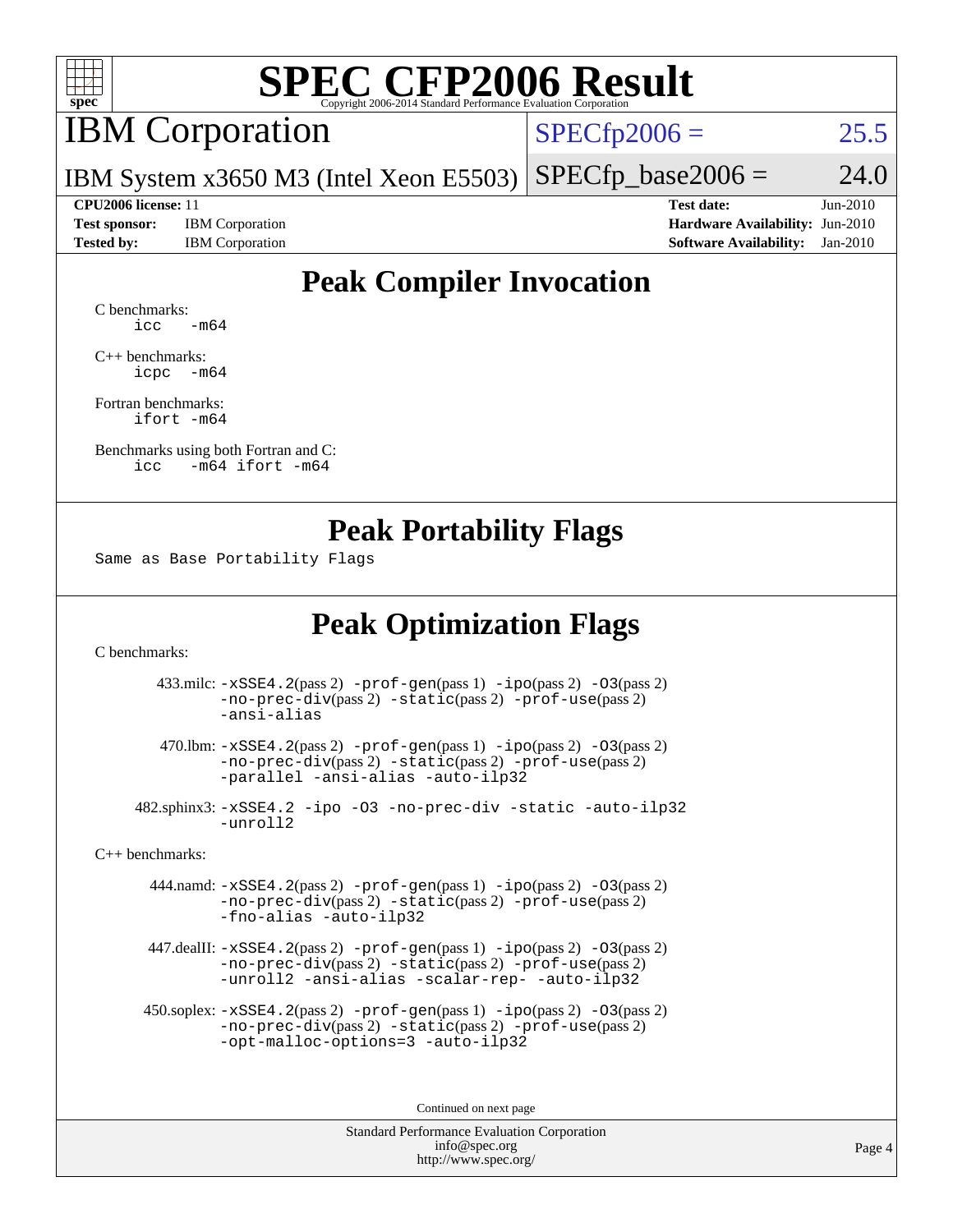

IBM Corporation

 $SPECfp2006 = 25.5$  $SPECfp2006 = 25.5$ 

IBM System x3650 M3 (Intel Xeon E5503)  $SPECfp\_base2006 = 24.0$ 

**[Tested by:](http://www.spec.org/auto/cpu2006/Docs/result-fields.html#Testedby)** IBM Corporation **[Software Availability:](http://www.spec.org/auto/cpu2006/Docs/result-fields.html#SoftwareAvailability)** Jan-2010

**[CPU2006 license:](http://www.spec.org/auto/cpu2006/Docs/result-fields.html#CPU2006license)** 11 **[Test date:](http://www.spec.org/auto/cpu2006/Docs/result-fields.html#Testdate)** Jun-2010 **[Test sponsor:](http://www.spec.org/auto/cpu2006/Docs/result-fields.html#Testsponsor)** IBM Corporation **[Hardware Availability:](http://www.spec.org/auto/cpu2006/Docs/result-fields.html#HardwareAvailability)** Jun-2010

### **[Peak Optimization Flags \(Continued\)](http://www.spec.org/auto/cpu2006/Docs/result-fields.html#PeakOptimizationFlags)**

|                                      | $\sim$                                                                                                                                                                                  |
|--------------------------------------|-----------------------------------------------------------------------------------------------------------------------------------------------------------------------------------------|
|                                      | 453.povray: -xSSE4.2(pass 2) -prof-gen(pass 1) -ipo(pass 2) -03(pass 2)<br>-no-prec-div(pass 2) -static(pass 2) -prof-use(pass 2)<br>-unroll4 -ansi-alias                               |
| Fortran benchmarks:                  |                                                                                                                                                                                         |
| -parallel                            | 410.bwaves: -xSSE4.2 -ipo -03 -no-prec-div -static -opt-prefetch                                                                                                                        |
|                                      | 416.gamess: $-xSSE4$ . 2(pass 2) $-prof-gen(pass 1) -ipo(pass 2) -03(pass 2)$<br>-no-prec-div(pass 2) -static(pass 2) -prof-use(pass 2)<br>-unroll2 -Ob0 -ansi-alias -scalar-rep-       |
| $434$ .zeusmp: basepeak = yes        |                                                                                                                                                                                         |
| $437$ .leslie3d: basepeak = yes      |                                                                                                                                                                                         |
|                                      | $459.GemsFDTD: -xSSE4.2(pass 2) -prof-gen(pass 1) -ipo(pass 2) -03(pass 2)$<br>-no-prec-div(pass 2) -static(pass 2) -prof-use(pass 2)<br>-unroll2 -Ob0 -opt-prefetch -parallel          |
|                                      | 465.tonto: -xSSE4.2(pass 2) -prof-gen(pass 1) -ipo(pass 2) -03(pass 2)<br>-no-prec-div(pass 2) -static(pass 2) -prof-use(pass 2)<br>-inline-calloc -opt-malloc-options=3 -auto -unroll4 |
| Benchmarks using both Fortran and C: |                                                                                                                                                                                         |
|                                      | 435.gromacs: $-xSSE4$ . 2(pass 2) -prof-gen(pass 1) -ipo(pass 2) -03(pass 2)<br>-no-prec-div(pass 2) -static(pass 2) -prof-use(pass 2)<br>-opt-prefetch -auto-ilp32                     |
|                                      | 436.cactusADM: -xSSE4.2(pass 2) -prof-gen(pass 1) -ipo(pass 2) -03(pass 2)<br>-no-prec-div(pass 2) -static(pass 2) -prof-use(pass 2)<br>-unroll2 -opt-prefetch -parallel -auto-ilp32    |
|                                      | 454.calculix: -xSSE4.2 -ipo -03 -no-prec-div -static -auto-ilp32                                                                                                                        |
|                                      | 481.wrf: Same as 454.calculix                                                                                                                                                           |
|                                      | The flags file that was used to format this result can be browsed at<br>http://www.spec.org/cpu2006/flags/Intel-ic11.1-linux64-revE.20100804.html                                       |
|                                      | You can also download the XML flags source by saying the following link:<br>http://www.spec.org/cpu2006/flags/Intel-icll.1-linux64-revE.20100804.xml                                    |
|                                      |                                                                                                                                                                                         |
|                                      | Standard Darformance Evaluation Corporation                                                                                                                                             |